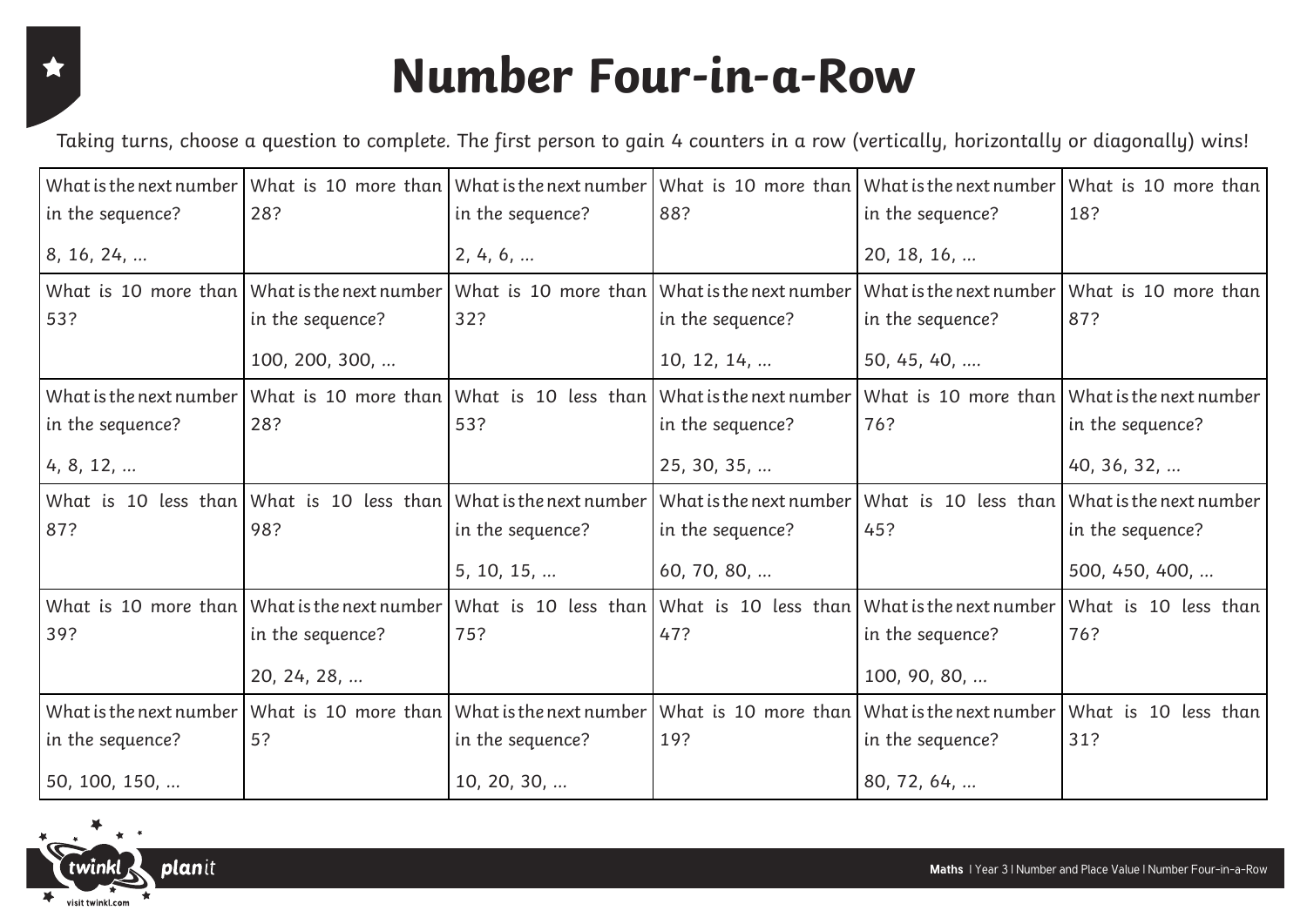#### **Answers**

| What is the next number | What is 10 more than What is the next number                                                                   |                                              |                                                                                        | What is 10 more than What is the next number | What is 10 more than    |
|-------------------------|----------------------------------------------------------------------------------------------------------------|----------------------------------------------|----------------------------------------------------------------------------------------|----------------------------------------------|-------------------------|
| in the sequence?        | 28?38                                                                                                          | in the sequence?                             | 88?98                                                                                  | in the sequence?                             | 18?28                   |
| 8, 16, 24, 32           |                                                                                                                | 2, 4, 6, 8                                   |                                                                                        | 20, 18, 16, 14                               |                         |
|                         | What is 10 more than What is the next number What is 10 more than What is the next number                      |                                              |                                                                                        | What is the next number                      | What is 10 more than    |
| 53?63                   | in the sequence?                                                                                               | 32? 42                                       | in the sequence?                                                                       | in the sequence?                             | 87? 97                  |
|                         | 100, 200, 300, 400                                                                                             |                                              | 10, 12, 14, 16                                                                         | 50, 45, 40, 35                               |                         |
| What is the next number |                                                                                                                |                                              | What is 10 more than What is 10 less than What is the next number What is 10 more than |                                              | What is the next number |
| in the sequence?        | 28?38                                                                                                          | 53? 43                                       | in the sequence?                                                                       | 76? 86                                       | in the sequence?        |
| 4, 8, 12, 16            |                                                                                                                |                                              | 25, 30, 35, 40                                                                         |                                              | 40, 36, 32, 28          |
|                         | What is 10 less than What is 10 less than What is the next number                                              |                                              |                                                                                        | What is the next number What is 10 less than | What is the next number |
| 87? 77                  | 98?88                                                                                                          | in the sequence?                             | in the sequence?                                                                       | 45?35                                        | in the sequence?        |
|                         |                                                                                                                | 5, 10, 15, 20                                | 60, 70, 80, 90                                                                         |                                              | 500, 450, 400, 350      |
|                         | What is 10 more than What is the next number What is 10 less than What is 10 less than What is the next number |                                              |                                                                                        |                                              | What is 10 less than    |
| 39? 49                  | in the sequence?                                                                                               | 75?65                                        | 47? 37                                                                                 | in the sequence?                             | 76?66                   |
|                         | 20, 24, 28, 32                                                                                                 |                                              |                                                                                        | 100, 90, 80, 70                              |                         |
| What is the next number |                                                                                                                | What is 10 more than What is the next number |                                                                                        | What is 10 more than What is the next number | What is 10 less than    |
| in the sequence?        | 5?15                                                                                                           | in the sequence?                             | 19?29                                                                                  | in the sequence?                             | 31?21                   |
| 50, 100, 150, 200       |                                                                                                                | 10, 20, 30, 40                               |                                                                                        | 80, 72, 64, 56                               |                         |

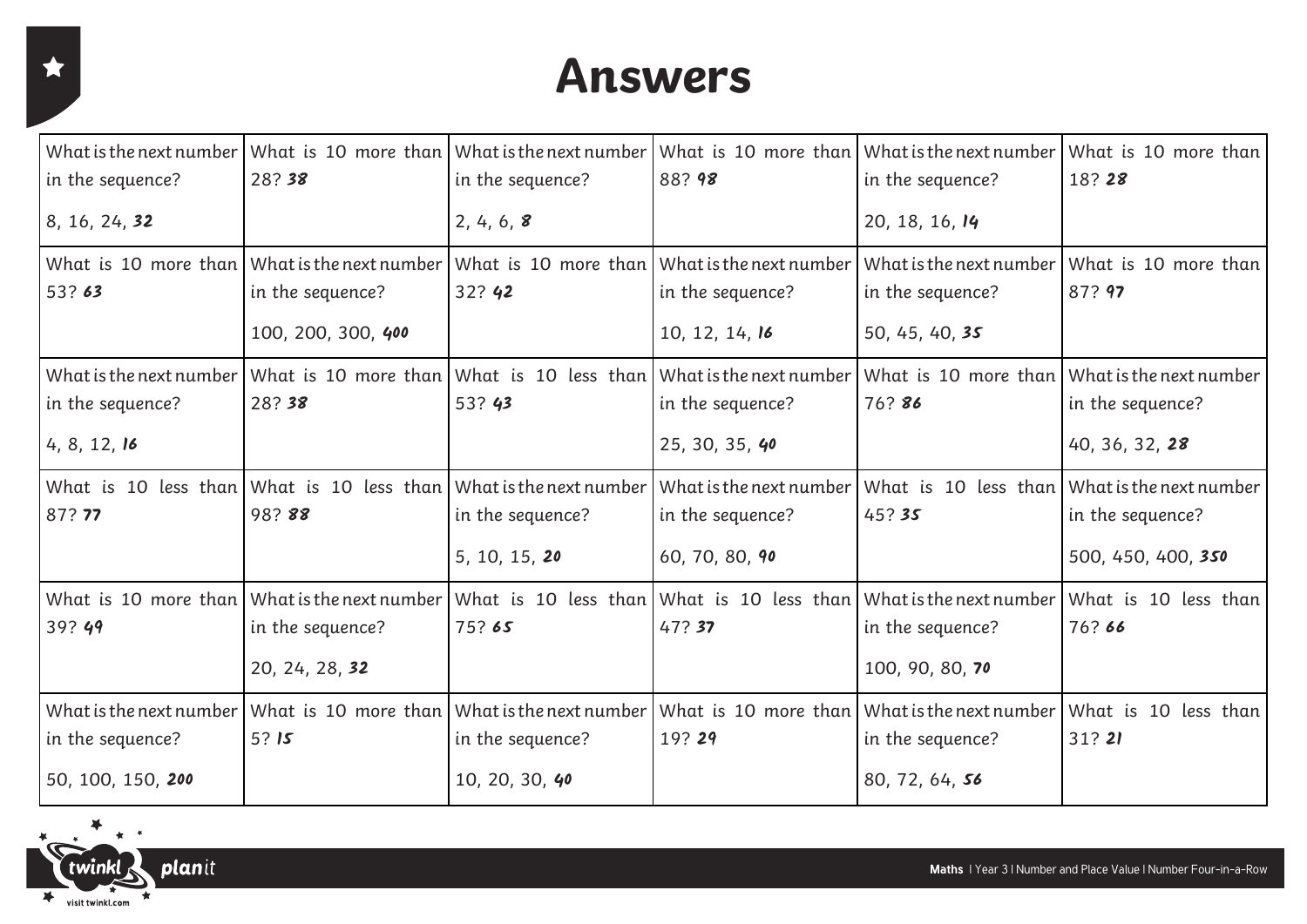

# **Number Four-in-a-Row**

Taking turns, choose a question to complete. The first person to gain 4 counters in a row (vertically, horizontally or diagonally) wins!

| in the sequence?<br>16, 24, 32,                                           | What is the next number   What is 10 more than   What is the missing<br>121?    | number in the<br>sequence?<br>1100, , 900, 800                            | 193?                                                                                     | in the sequence?<br>55, 60, 65,                                     | What is 10 more than What is the next number What is 10 more than<br>67?        |
|---------------------------------------------------------------------------|---------------------------------------------------------------------------------|---------------------------------------------------------------------------|------------------------------------------------------------------------------------------|---------------------------------------------------------------------|---------------------------------------------------------------------------------|
| 193?                                                                      | What is 10 more than What is the next number<br>in the sequence?<br>64, 66, 68, | 135?                                                                      | What is 10 more than What is the next number<br>in the sequence?<br>40, 44, 48,          | What is the missing<br>number in the<br>sequence?<br>, 105, 100, 95 | What is 10 more than<br>91?                                                     |
| What is the missing<br>number in the<br>sequence?<br>$12, 16, \ldots, 24$ | 38?                                                                             | What is 10 more than What is 10 less than What is the next number<br>198? | in the sequence?<br>120, 118, 116,                                                       | 122?                                                                | What is 10 more than What is the next number<br>in the sequence?<br>36, 40, 44, |
| 183?                                                                      | What is 10 less than What is 10 less than What is the next number<br>109?       | in the sequence?<br>500, 600, 700,                                        | What is the missing<br>number in the<br>sequence?<br>88, 96, , 112                       | What is 10 less than<br>102?                                        | What is the missing<br>number in the<br>sequence?<br>96, , 80, 72               |
| What is 10 more than What is the missing<br>132?                          | number in the<br>sequence?<br>200, , 100, 50                                    | 52?                                                                       | What is 10 less than What is 10 less than What is the next number<br>119?                | in the sequence?<br>120, 110, 100,                                  | What is 10 less than<br>116?                                                    |
| What is the next number<br>in the sequence?<br>45, 50, 55,                | 51?                                                                             | in the sequence?<br>600, 550, 500,                                        | What is 10 more than Whatisthenextnumber What is 10 more than What is the missing<br>87? | number in the<br>sequence?<br>40, 50, , 70                          | What is 10 less than<br>190?                                                    |

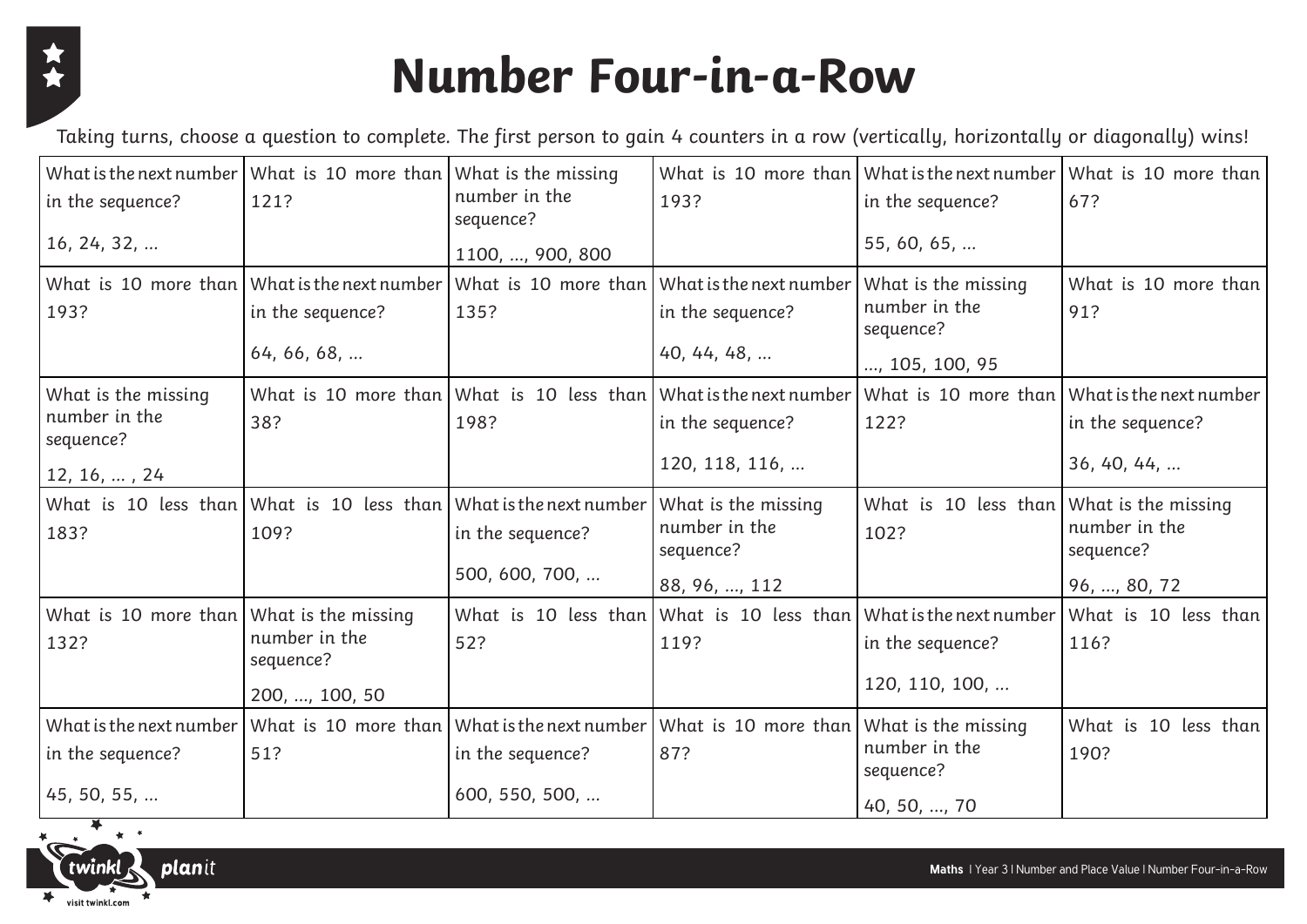

### **Answers**

| in the sequence?                                              | What is the next number   What is 10 more than   What is the missing<br>121? 131 | number in the<br>sequence?                | 193? 203                                           | What is 10 more than What is the next number<br>in the sequence? | What is 10 more than<br>67? 77   |
|---------------------------------------------------------------|----------------------------------------------------------------------------------|-------------------------------------------|----------------------------------------------------|------------------------------------------------------------------|----------------------------------|
| 16, 24, 32, 40                                                |                                                                                  | 1100, 1000, 900, 800                      |                                                    | 55, 60, 65, 70                                                   |                                  |
|                                                               | What is 10 more than What is the next number                                     | What is 10 more than                      | What is the next number                            | What is the missing                                              | What is 10 more than             |
| 193? 203                                                      | in the sequence?                                                                 | 135? 145                                  | in the sequence?                                   | number in the<br>sequence?                                       | 91?101                           |
|                                                               | 64, 66, 68, 70                                                                   |                                           | 40, 44, 48, 52                                     | 110, 105, 100, 95                                                |                                  |
| What is the missing                                           |                                                                                  | What is 10 more than What is 10 less than | What is the next number                            | What is 10 more than                                             | What is the next number          |
| number in the<br>sequence?                                    | 38? 48                                                                           | 198? 188                                  | in the sequence?                                   | 122? 132                                                         | in the sequence?                 |
| 12, 16, 20, 24                                                |                                                                                  |                                           | 120, 118, 116, 114                                 |                                                                  | 36, 40, 44, 48                   |
| 183? 173                                                      | What is 10 less than What is 10 less than What is the next number<br>109? 99     | in the sequence?                          | What is the missing<br>number in the<br>sequence?  | What is 10 less than What is the missing<br>102? 92              | number in the<br>sequence?       |
|                                                               |                                                                                  | 500, 600, 700, 800                        | 88, 96, 104, 112                                   |                                                                  | 96, 88, 80, 72                   |
| What is 10 more than What is the missing<br>132? 142          | number in the<br>sequence?                                                       | What is 10 less than<br>52? 42            | 119? 109                                           | What is 10 less than What is the next number<br>in the sequence? | What is 10 less than<br>116? 106 |
|                                                               | 200, 150, 100, 50                                                                |                                           |                                                    | 120, 110, 100, 90                                                |                                  |
| What is the next number<br>in the sequence?<br>45, 50, 55, 60 | $\mid$ What is 10 more than $\mid$ What is the next number $\mid$<br>51?61       | in the sequence?<br>600, 550, 500, 450    | What is 10 more than What is the missing<br>87? 97 | number in the<br>sequence?                                       | What is 10 less than<br>190? 180 |
|                                                               |                                                                                  |                                           |                                                    | 40, 50, 60, 70                                                   |                                  |

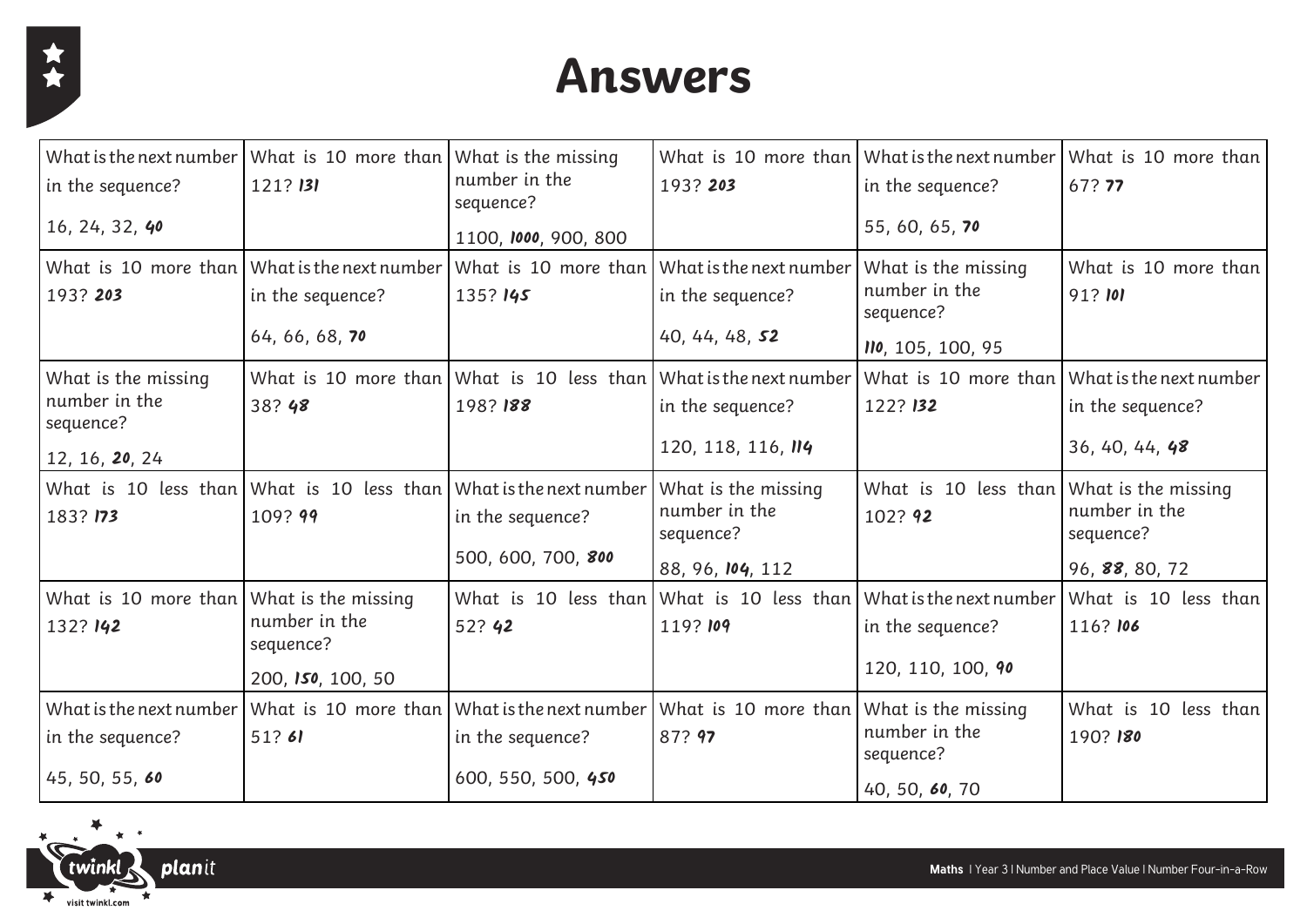

# **Number Four-in-a-Row**

Taking turns, choose a question to complete. The first person to gain 4 counters in a row (vertically, horizontally or diagonally) wins!

| in the sequence?<br>600, 650, 700,                                | What is the next number   What is 100 more than   What is the missing<br>983? | number in the<br>sequence?<br>2000, , 1600, 1400                                    | 245?                                                                                                    | in the sequence?<br>12, 16, 20,                                   | What is 10 more than What is the next number What is 10 more than<br>312? |
|-------------------------------------------------------------------|-------------------------------------------------------------------------------|-------------------------------------------------------------------------------------|---------------------------------------------------------------------------------------------------------|-------------------------------------------------------------------|---------------------------------------------------------------------------|
| What is 10 more than<br>381?                                      | What is the next number<br>in the sequence?<br>434, 432, 430,                 | 249?                                                                                | What is 10 more than What is the next number<br>in the sequence?<br>65, 70, 75,                         | What is the missing<br>number in the<br>sequence?<br>80, 72, , 56 | What is 100 more than<br>783?                                             |
| What is the missing<br>number in the<br>sequence?<br>, 88, 80, 72 | 491?                                                                          | 702?                                                                                | What is 10 more than What is 10 less than What is the next number<br>in the sequence?<br>210, 200, 190, | What is 10 more than<br>295?                                      | What is the next number<br>in the sequence?<br>2000, 1900, 1800,          |
| 482?                                                              | What is 10 less than What is 10 less than What is the next number<br>423?     | in the sequence?<br>120, 128, 136,                                                  | What is the missing<br>number in the<br>sequence?<br>76, 72, , 64                                       | What is 10 less than<br>343?                                      | What are the missing<br>numbers in the<br>sequence?<br>400, , , 700       |
| What is 100 more than<br>539?                                     | What is the missing<br>number in the<br>sequence?<br>56, , 48, 44             | 305?                                                                                | What is 10 less than What is 100 less than What is the next number<br>982?                              | in the sequence?<br>1100, 1050, 1000,                             | What is 10 less than<br>471?                                              |
| What is the next number<br>in the sequence?<br>2010, 2000, 1990,  | 878?                                                                          | What is 100 more than What is the next number<br>in the sequence?<br>532, 530, 528, | What is 100 more than   What is the missing<br>918?                                                     | number in the<br>sequence?<br>, 74, 72, 70                        | What is 10 less than<br>209?                                              |